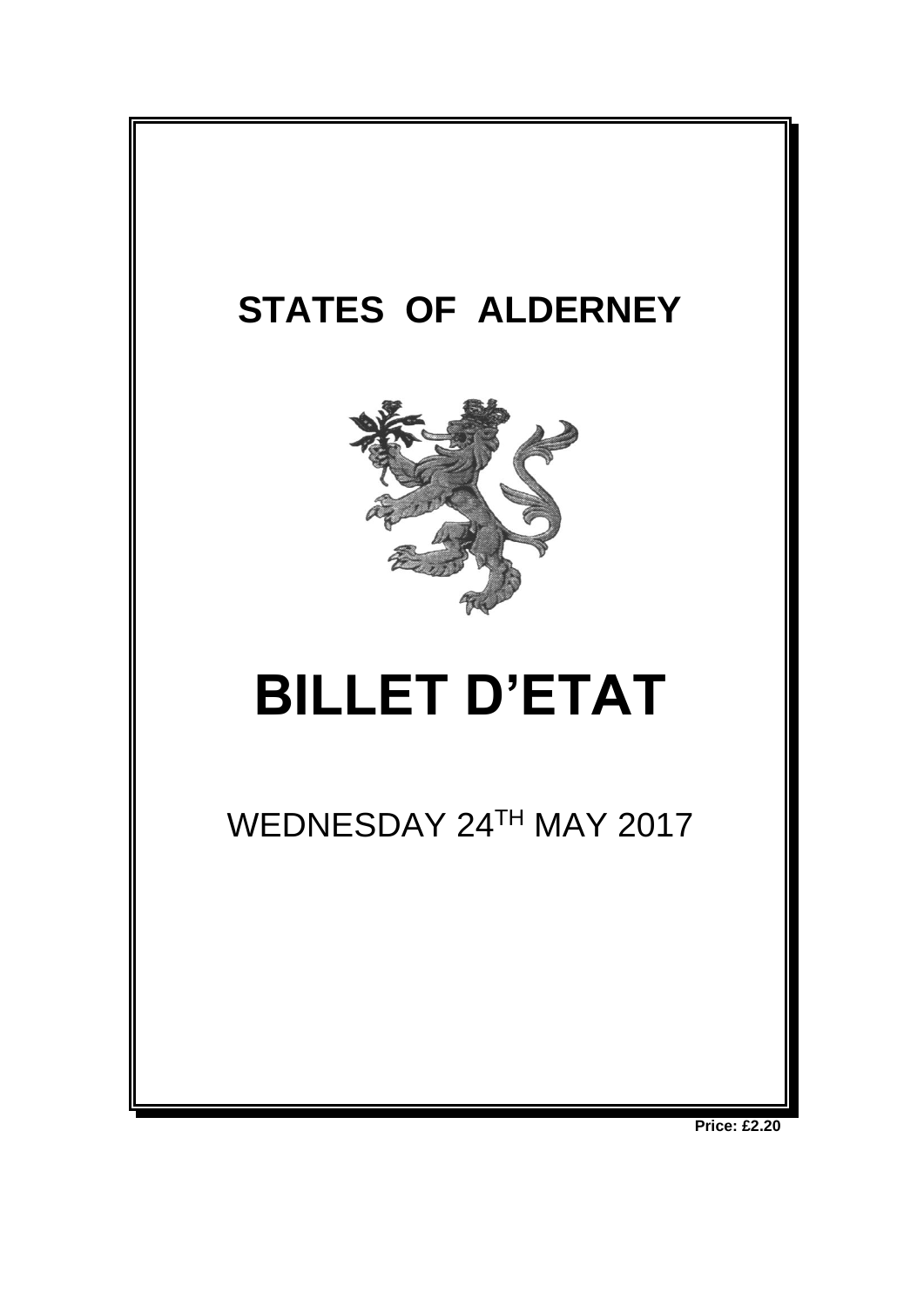# **STATES OF ALDERNEY**

# **BILLET D'ETAT**

# **FOR WEDNESDAY 24TH MAY 2017**

Members of the States:

I have the honour to inform you that the Meeting of the States will be held at 5:30 pm on Wednesday 24<sup>th</sup> May 2017. This will be preceded by the People's Meeting, which will be held on Wednesday 17th May 2017 at 7:00 pm in the Island Hall.

W Stuart Trought President

# **Item l Capital Funding – Refurbishment of the Nunnery**

**The following letter was received jointly from Mr Dent, Chairman of the Policy and Finance Committee, and Mrs Paris, Chairman of the General Services Committee:-**

*"This report deals with the necessary renovation and repair of the residential units within the Nunnery and separately the potential lease of the units. The Policy and Finance Committee is mandated to deal with capital approvals and the General Services Committee acts as landlord for the property. Given the crossover it was considered appropriate that the matter be presented to the States jointly from the Chairman of both Committees.*

*The Nunnery is one of the oldest Roman structures in Europe and within the walls of the Roman Fort it contains a house together with some German WWII bunkers, as per the attached photo. The site has possibly been occupied, more or less continuously, for 1,900 years.* 

*Following the expiry of a 50 year lease in 2015, the responsibility for the building reverted back to the States, and once the residential section of building had been vacated a full dilapidations report was commissioned. It highlighted a significant requirement for renovation. The Committee decided this was a timely opportunity to carry out this urgent work necessary for the residential building to be put to any practical use, and try to find an appropriate use for the building that would enable public access and contribute towards its upkeep and improvement as an important heritage site.*

## *Capital funding request*

*The residential element is dilapidated, all the services require replacement and the roof requires extensive refurbishment. The more historic outbuildings also require attention but in a sympathetic way to reflect their historical context and*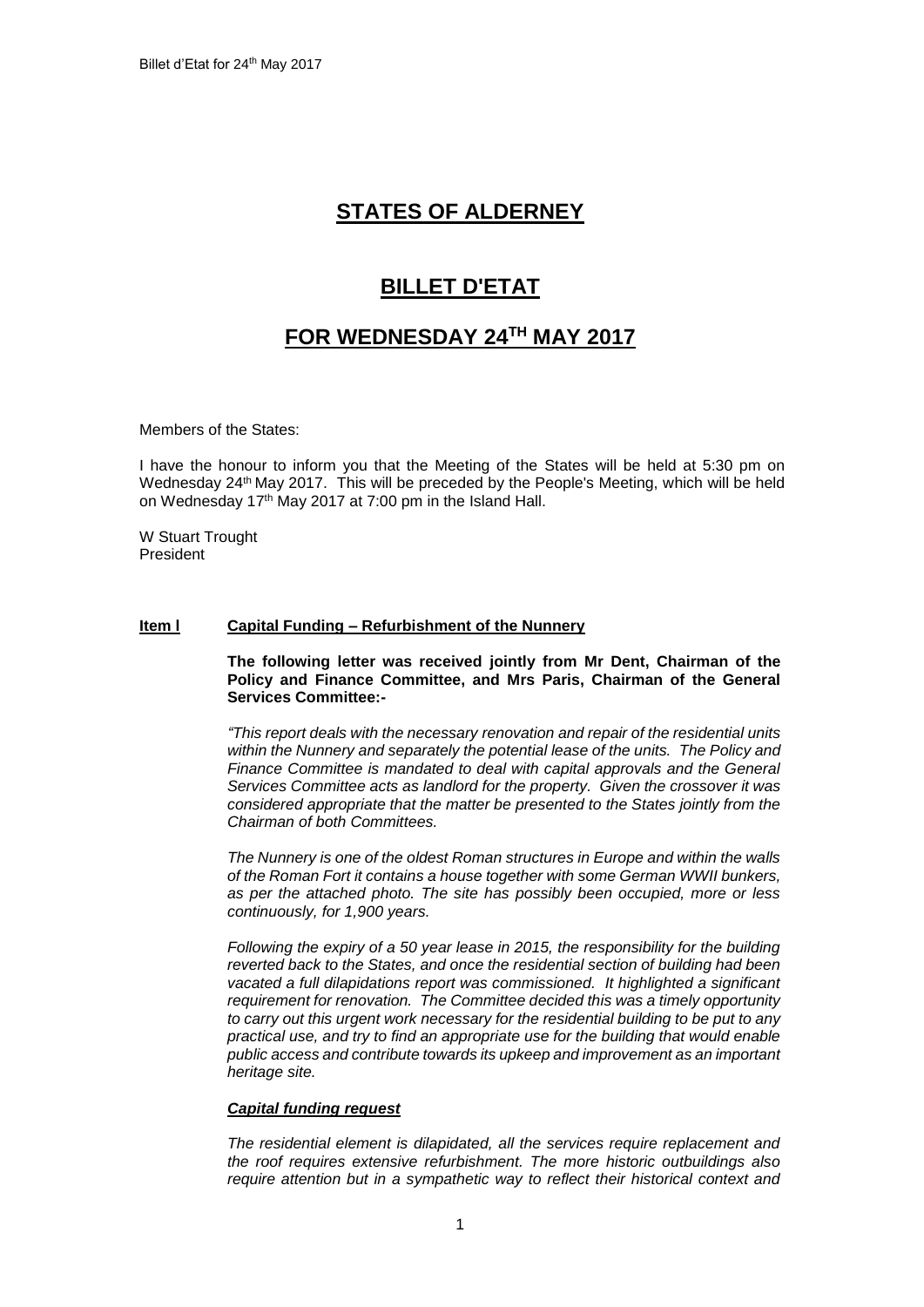*there will be separate plans coming forward with regard to their retention and safeguarding.* 

*An amount of £280,000 was subsequently included in the 2016/2017 approved capital budget at £30,000 and £250,000 respectively. It should be noted that this expenditure is essential irrespective of the usage of the refurbished building.* 

*The necessary works were scoped, and the tender process carried out with expressions of interest invited from suitably experienced multi-trade builders and some seven responses were received and tenders issued accordingly. Three tenders were returned and opened by the Policy and Finance Committee on 2nd March 2017.*

*The lowest tender was selected as being the preferred tenderer and pre-contract negotiations have been carried out in order to reduce the tender to within the approved budget in line with some minor amendments to the original specification but without significantly amending the plan of works.* 

*At the Policy & Finance Committee meeting held on 4th April 2017 the Committee*  approved the appointment of the lowest tenderer, Tickled Pink, and that the Chief *Executive be authorised to negotiate and award a contract subject to the approval of the full States of Alderney, together with the States of Guernsey as per the financial rules. This capital request is therefore being considered concurrently by the Policy & Resources Committee.*

*The capital funding request is therefore summarised as follows:-*

| Building works including contingency                                         | 240.000  |
|------------------------------------------------------------------------------|----------|
| Fees - Project Manager, building fees etc & preliminary costs to<br>date etc | 40.000   |
| Total                                                                        | £280,000 |

#### *Proposed leasing of the Refurbished Building*

*When the Nunnery reverted to the States the Alderney Wildlife Trust's Alderney Bird Observatory (ABO) initiative was at the inception stage. The ABO is the newest and most southerly bird observatory in the UK and it has received national and international television coverage. There is growing visitor interest as it becomes more and more apparent that large numbers of migratory birds pass through Alderney. Encouragement of the ABO as a new aspect of niche tourism is exactly compatible with States policy, and has the added advantage of being most active in the shoulder months of the tourism season.*

*In order to ensure that this initiative continued a temporary six month lease was granted to Alderney Wildlife Trust (AWT) in March 2016, renewable on a monthly basis, in order to provide accommodation for the Bird Observatory Warden and his partner, pending the outcome of decisions regarding the future usage if the building.*

*AWT have provided a draft Nunnery Covenant and business plan outlining their objective to provide basic, self-catering accommodation for use by bird ringers and heritage and educational groups wishing to explore the site. A significant amount of archaeological and historical research is still to be carried out and a small museum is envisaged. All surpluses will be used to continue the investigation, preservation and enhancement of the site.* 

*In summary: reaching this decision to award a 5 year lease lease to AWT for the operation of the Nunnery Field Centre, the General Services Committee took into account:-*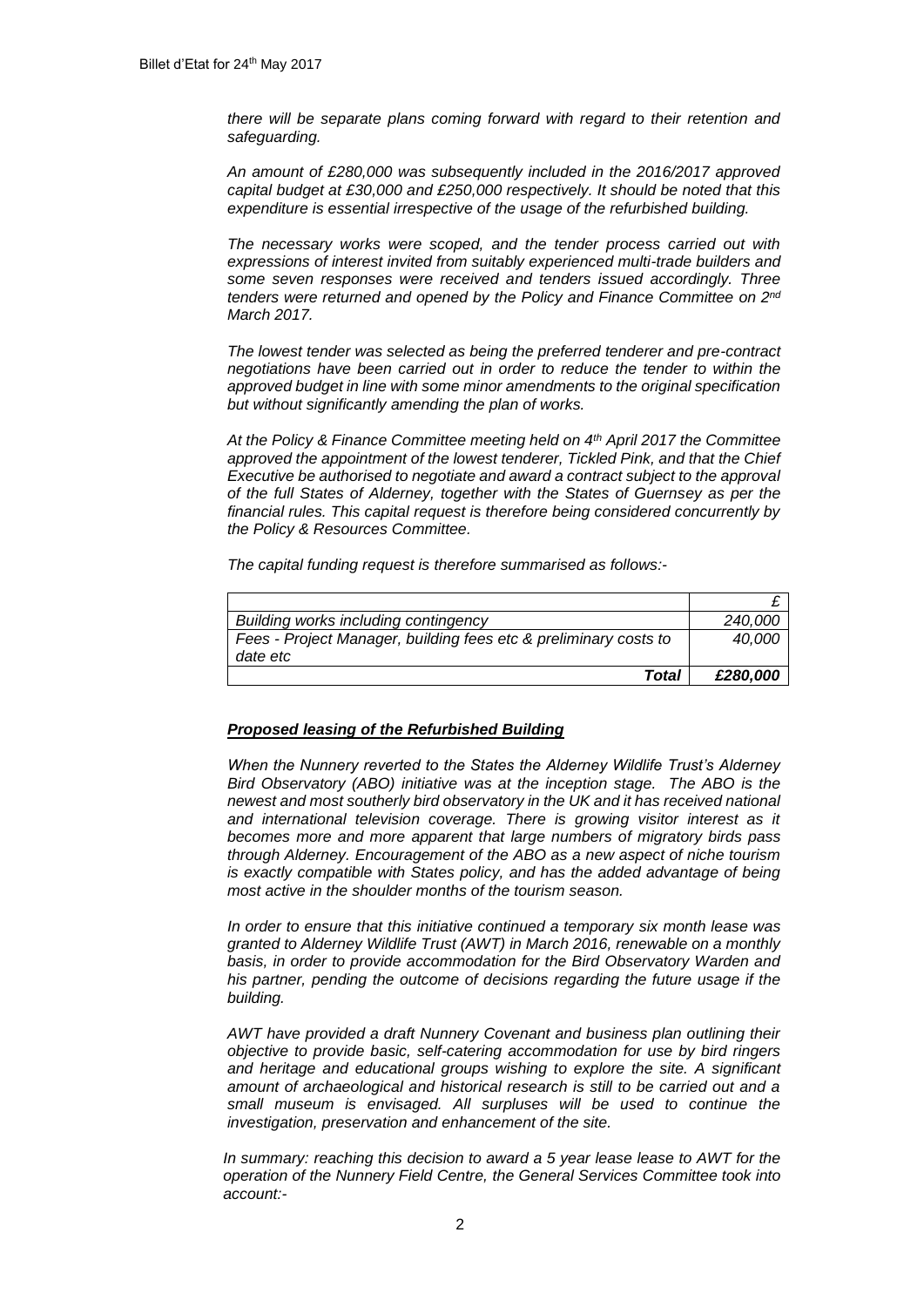- *the commitment to the creation of a Nunnery Covenant, which will be overseen by the Chief Executive, the Chairman of the General Services Committee and representatives of Heritage Guernsey,*
- *the long term survival of the site by the development & implementation of a management & conservation plan,*
- *the positive economic benefits which arise from the ABO as a tourist attraction, enhancing Alderney's reputation as a niche tourism market,*
- *the ensuring of the security & basic maintenance of the site by having a resident warden,*
- *the utilisation of the Nunnery in a sustainable way for the benefit of the Island, and to ensure it remains open to the public,*
- *the plan for the Nunnery Field Centre's commitment to investing all surpluses back into the conservation of the historic site.*

*The Policy & Finance Committee considered the above at their meeting held on 4 th April 2017, and approved the terms of a new five year lease and requested that the Chief Executive be authorised to finalise the Agreement to Lease. Although the length of the lease would not usually require States approval it was considered that as this is of significant public interest that the matter should be included with the submission for the funding.*

*We would therefore be grateful if you would place this matter before the States of Alderney with appropriate propositions.*

> *James Dent, Chairman, Policy and Finance Committee and Norma Paris, Chairman, General Services Committee"*

**The States of Alderney is asked to :-**

- **1. Approve the award of the contract for the refurbishment of the Nunnery building to Tickled Pink builders; and**
- **2. Approve expenditure of £280,000, to be charged to the Capital Account; and**
- **3. Approve leasing the building to Alderney Wildlife Trust for an initial period of 5 years.**

## **Item II The Financial Services Commission (Bailiwick of Guernsey) (Amendment) Law, 2016**

### **The following letter was received from Mr Dent, Chairman of the Policy and Finance Committee:-**

*"This item was originally tabled at the April meeting of the States of Alderney in*  2016 but was withdrawn until further clarity was provided on the disposition of *funds arising from the increase in fines arising from discretionary penalties.* 

*The Projet increases the maximum fine from £200,000 to the "relevant sum"; this is £4,000,000 (capped at 10% of turnover in the case of fines exceeding £300,000) for a licensee or former licensee (other than a personal fiduciary licensee); and £400,000 for a personal fiduciary licensee or relevant officer. In assessing the level of fine for a personal fiduciary licensee or relevant officer the Commission must take account of his or her emoluments.*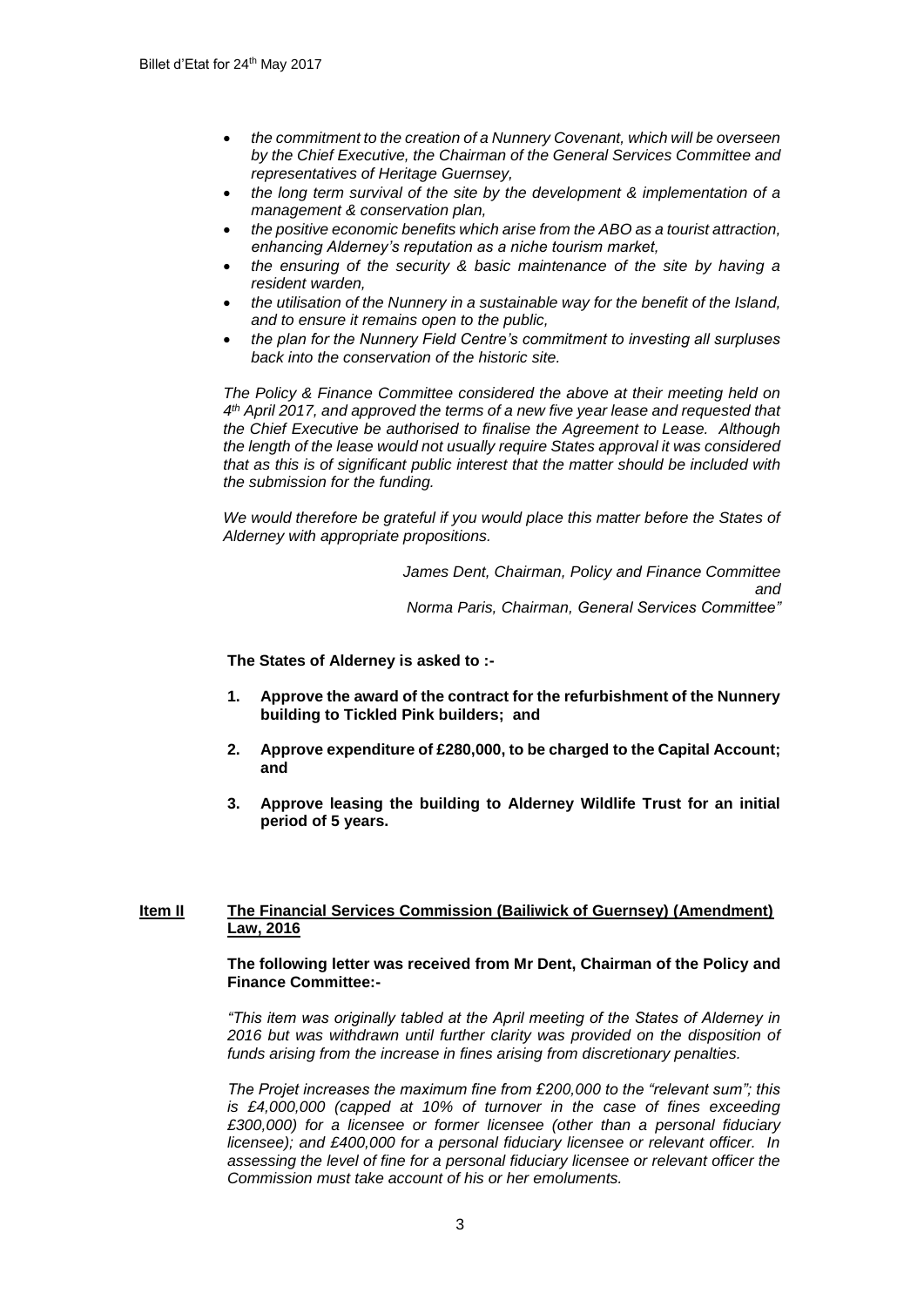*The previous Chairman of the Policy and Finance Committee discussed this matter further with the Law Officers and information has been provided to the satisfaction of the previous Chairman. Subsequently we are now requested to table the above legislation at the next available States meeting for approval.*

*I would be grateful if you place this matter before the next meeting of the States of Alderney with an appropriate proposition.*

*James Dent, Chairman"*

**The States of Alderney is asked to approve "The Financial Services Commission (Bailiwick of Guernsey) (Amendment) Law, 2016"**

#### **Item III Triggering of Article 50 in respect of Protocol 3**

**The following letter was received from Mr Dent, Chairman of the Policy and Finance Committee:-**

*"The following statement was noted by States Members at the Policy and Finance Committee meeting on 25th April 2017:-*

### *Acknowledging the triggering of Article 50 of the treaty on European Union in respect of 'Protocol 3'*

### *Article 50*

*In March 2017, the European Union (Notification of Withdrawal) Act ('the Brexit Act') was given Royal Assent. This conferred on the Prime Minister the power to notify, under Article 50(2) of the Treaty on European Union, the United Kingdom's intention to withdraw from the European Union ('EU'). The Act ensured that the necessary parliamentary process occurred in the UK.* 

*On 29 March 2017, the UK Prime Minister invoked Article 50 of the Lisbon Treaty, which means that the UK is scheduled to leave the EU on Friday, 29 March 2019. Article 50 effectively obliges the EU to negotiate and conclude an agreement with the UK "setting out the arrangements for its withdrawal, taking account of the framework for its future relationship" within 2 years. If no agreement can be reached then withdrawal from the EU takes effect regardless.* 

*The UK's membership of the EU creates a legal framework of reciprocal rights and obligations between states, which also confers rights and obligations to businesses and individuals. When the UK leaves the EU, some of those legal rights and obligations will fall away. Many of these rights and obligations will need to continue where they are of benefit to the UK. There will have to be a change to the UK's domestic legislation to reflect this.* 

*Similar issues will arise, albeit on a much narrower scale, for the Bailiwick of Guernsey insofar as Protocol 3 applies. Whilst it is not for the Bailiwick of Guernsey to pass the same Act as in the UK it is desirable, constitutionally, for the States of Alderney to recognise the formal commencement of the Brexit process.*

#### *The Great Repeal Bill*

*On 2nd October 2016, the UK Government announced that it would introduce a Bill to repeal the 1972 Act which gives direct effect to all EU laws. More detail was*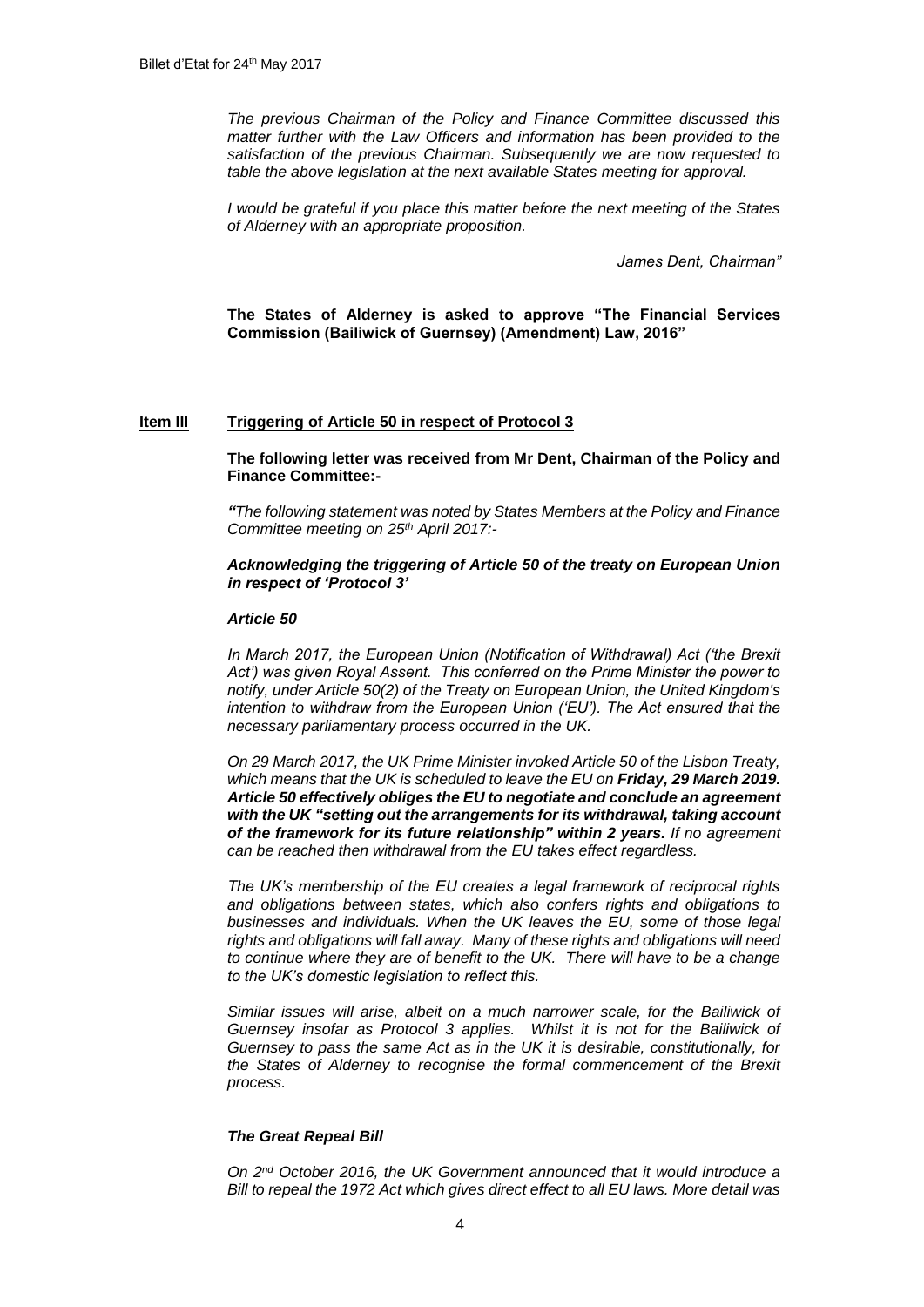*given on 30 March 2017. The Great Repeal Bill is a separate, but related, parliamentary process to that relating to the triggering of Article 50. The timing of the Great Repeal Bill and associated secondary legislation will run parallel to the Article 50 negotiations. The Bill will repeal the 1972 European Communities Act, which was the instrument by which the UK Parliament gave effect to the UK's obligations and duties under EEC treaties (now EU) in national law and effectively gave European law precedence over laws passed in the British parliament. A further purpose of the Bill is to ensure that the UK's domestic statute book is ready in advance of the exit from the EU to ensure a smooth transition and to give legal certainty. Under the Great Repeal Bill, the UK Parliament can then alter any relevant legislation as necessary and decide, for example, which elements of EU law they might wish to keep, amend or repeal.*

*A similar exercise will need to be carried out with regards to the European Communities (Bailiwick of Guernsey) Law 1973 and the European Communities (Implementation) (Bailiwick of Guernsey) Law, 1994. Various measures have been implemented using these laws, including, inter alia, matters relating to customs, EU international sanctions and food supplements. Other areas of law and agreements make reference to certain EU directives and regulations and there is likely to be a need to identify these and to consider whether relevant EU references should remain, be amended or be replaced.* 

*If these measures were simply removed it would lead to uncertainly and create holes in Statute book. It may be necessary to preserve some measures at first and then look to unpick them, where desirable, over time.*

## *The Bailiwick Dimension*

*In recognition of these two processes, on 8th March 2017 the States of Deliberation in Guernsey considered a Policy Letter on the triggering of Article 50. The States noted that Her Majesty's Government intended to issue a notice under Article 50 of the Treaty on European Union. They also noted and recognised the subsequent impact this and the withdrawal of the United Kingdom from the European Union would have on the Bailiwick's domestic legislation and on the legislative and other measures that ought to be taken in consequence of the issue of the notice and withdrawal.* 

*The Policy Letter recognised that the Crown Dependencies are constitutionally different to the UK. It also provided a parallel parliamentary process to the UK that, whilst not identical in nature, acknowledged that the UK's exit will inevitably impact the islands to the limited extent that Protocol 3 has effect.* 

*While Guernsey administers certain matters on behalf of Alderney, the European Communities (Bailiwick of Guernsey) Law 1973 applies directly to Alderney and the triggering by the UK of Article 50 will have an impact on the island. It is therefore recommended that the States of Alderney note that the UK Government*  has issued a notice under Article 50 of the Treaty on European Union, and *recognise the subsequent impact that this will have on Alderney's domestic legislation.*

*This will ensure that there has been a proportionate parliamentary process for Alderney as a self-governing jurisdiction and will set the foundation for any future*  matters that need to be considered by the States of Alderney during the exit *process and in future negotiations."*

*In considering the above statement the Committee recognises that much work lies ahead. This will include close liaison with the rest of the Bailiwick to discuss issues of common interest such as trade in goods and services, freedom of travel, data protection, financial disclosure requirements and other matters.*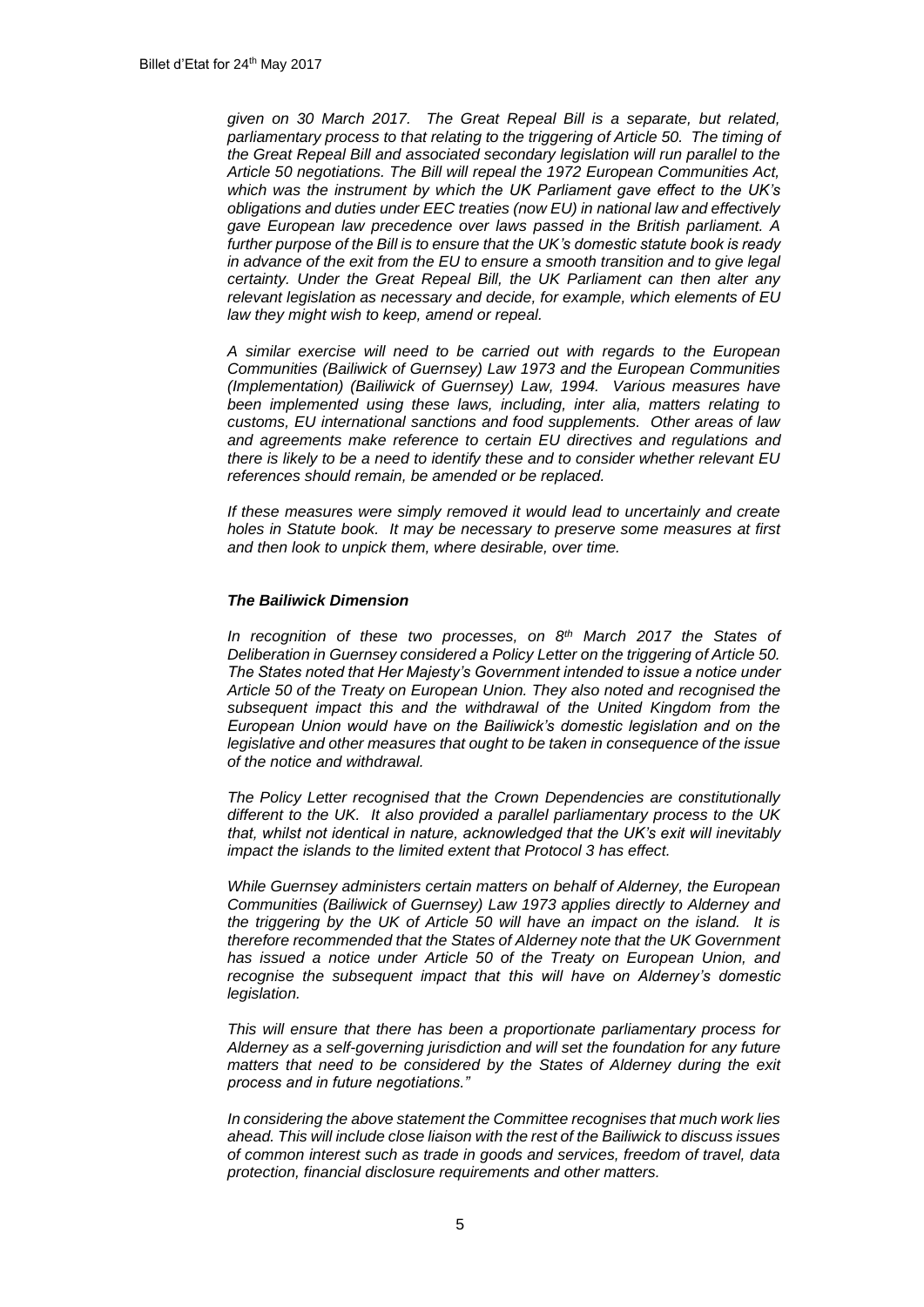*It will also involve ensuring Alderney is represented as appropriate so that opportunities, which may be niche to the Island as a separate jurisdiction, can be considered as well as ensuring clarity on its status as a dependency of the Crown and having the option to seek delegated authority from H.M Government to negotiate on certain international matters through letters of entrustment, should the need arise.*

*The Committee also proposes to ensure there is ongoing engagement with the UK and others as the process unfolds and negotiations begin.*

*As part of the exiting process it is inevitable that some pieces of domestic legislation will need to be changed. In this respect there is merit in commencing an early review of the domestic legislation to assess whether it is, or is likely to become, outdated as a result of the changed environment.*

*The Committee will report to the States as and when further information is obtained and decisions are needed.* 

*James Dent, Chairman"*

**The States of Alderney is asked:-**

**To note that Her Majesty's Government has issued a notice under Article 50 of the Treaty on European Union.**

**To note and recognise the subsequent impact this and the withdrawal of the United Kingdom from the European Union will have on the Bailiwick's domestic legislation and that the legislative and other measures that will need to be taken in consequence of the issue of the notice and withdrawal.** 

**To agree that the Policy and Finance Committee:** 

- **1. Maintain a close dialogue with relevant Committees in the other members of the Bailiwick of Guernsey on issues of common interest such as positions on matters of trade in goods and services, freedom of travel, data protection, financial disclosure regulation and other matters that may be undertaken by Guernsey;**
- **2. Seek to ensure Alderney is represented as appropriate so that opportunities, which may be niche to the Island, as a separate jurisdiction, can be considered as well as ensuring clarity on its status as a dependency of the Crown and its entitlement to seek delegated authority from H.M Government to negotiate on certain matters, through the use of letters of entrustment, should the need arise;**
- **3. Engage, as appropriate, with the UK as the exit process unfolds and negotiations begin;**
- **4. Initiate a review, in liaison with the Law Officers, of domestic legislation that is, or is anticipated will become, outdated, as a result of the changed environment; and**
- **5. Report to the States as and when further information is obtained and decisions are needed.**